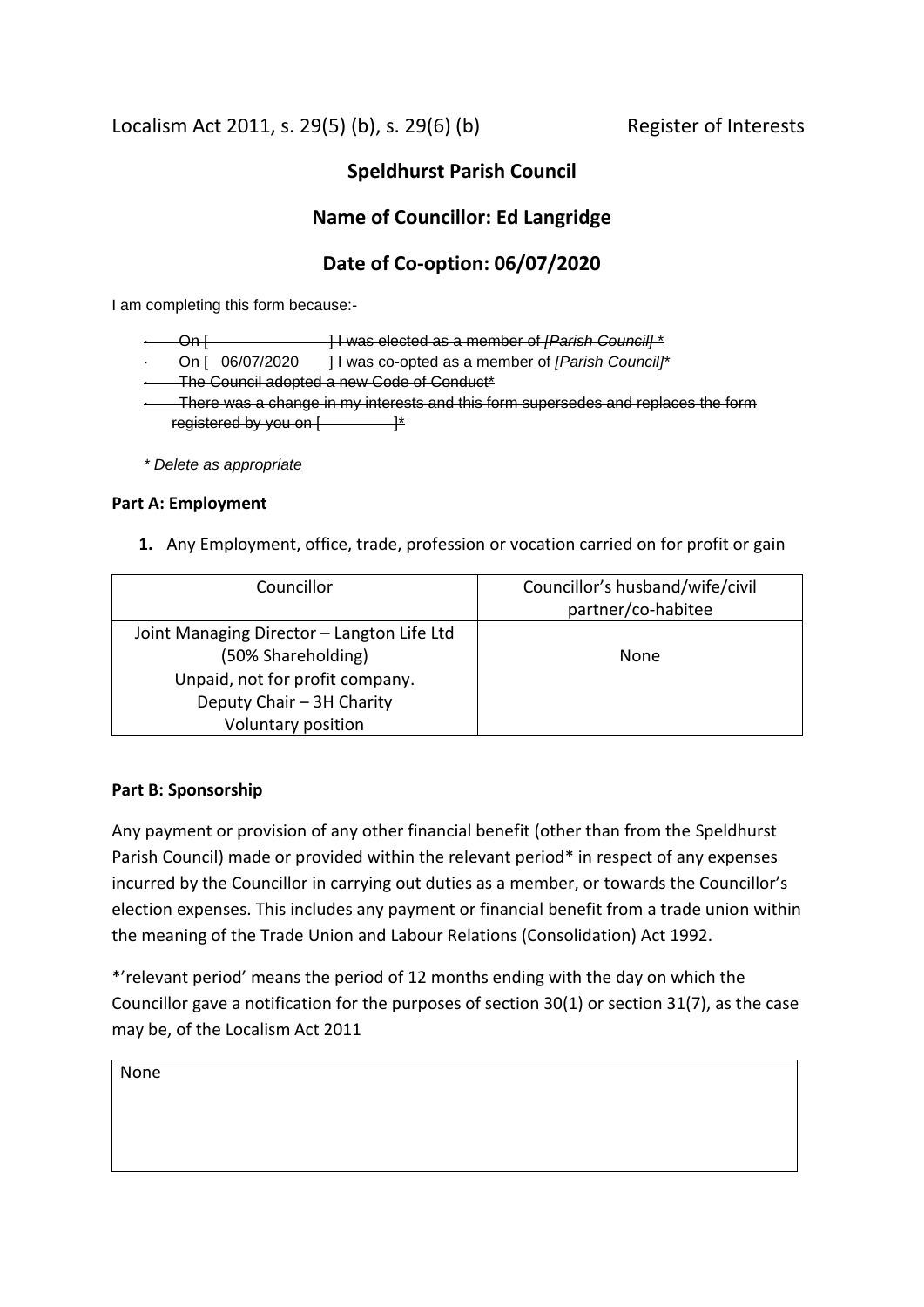# **Part C: Contracts**

 Any contract which is made between the relevant person (or a body in which the relevant person has a beneficial interest\*) and Speldhurst Parish Council

- (a) Under which goods or services are to be provided or works are to be executed; and
- (b) Which has not been fully discharged

\*"body in which the relevant person has a beneficial interest" means a firm in which the relevant person is a partner or a body corporate of which the relevant person is a director, or in the securities of which the relevant person has a beneficial interest;

"director" includes a member of the committee of management of an industrial and provident society;

| Councillor                                  | Councillor's husband/wife/civil |
|---------------------------------------------|---------------------------------|
|                                             | partner/co-habitee              |
| Langton Life Ltd                            | None                            |
| (Speldhurst Parish)                         |                                 |
| Council Advertise in Langton Life Magazine) |                                 |

#### **Part D: Land**

Any beneficial interest in land\* which is within the area of the Speldhurst Parish Council

\*"land excludes an easement, servitude, interest or right in or over land which does not carry with it a right for the relevant person (alone or jointly with another) to occupy the land or receive income

| Councillor                                | Councillor's husband/wife/civil<br>partner/co-habitee |
|-------------------------------------------|-------------------------------------------------------|
| Byeways, Gipps Cross Lane, Langton Green, | Byeways, Gipps Cross Lane, Langton                    |
| TN3 ODH                                   | Green, TN3 ODH                                        |

## **Part E: Licences**

Any licence (alone or jointly with others) to occupy land\* in the area of the relevant authority for a month or longer

\*" land excludes an easement, servitude, interest or right in or over land which does not carry with it a right for the relevant person (alone or jointly with another) to occupy the land or to receive income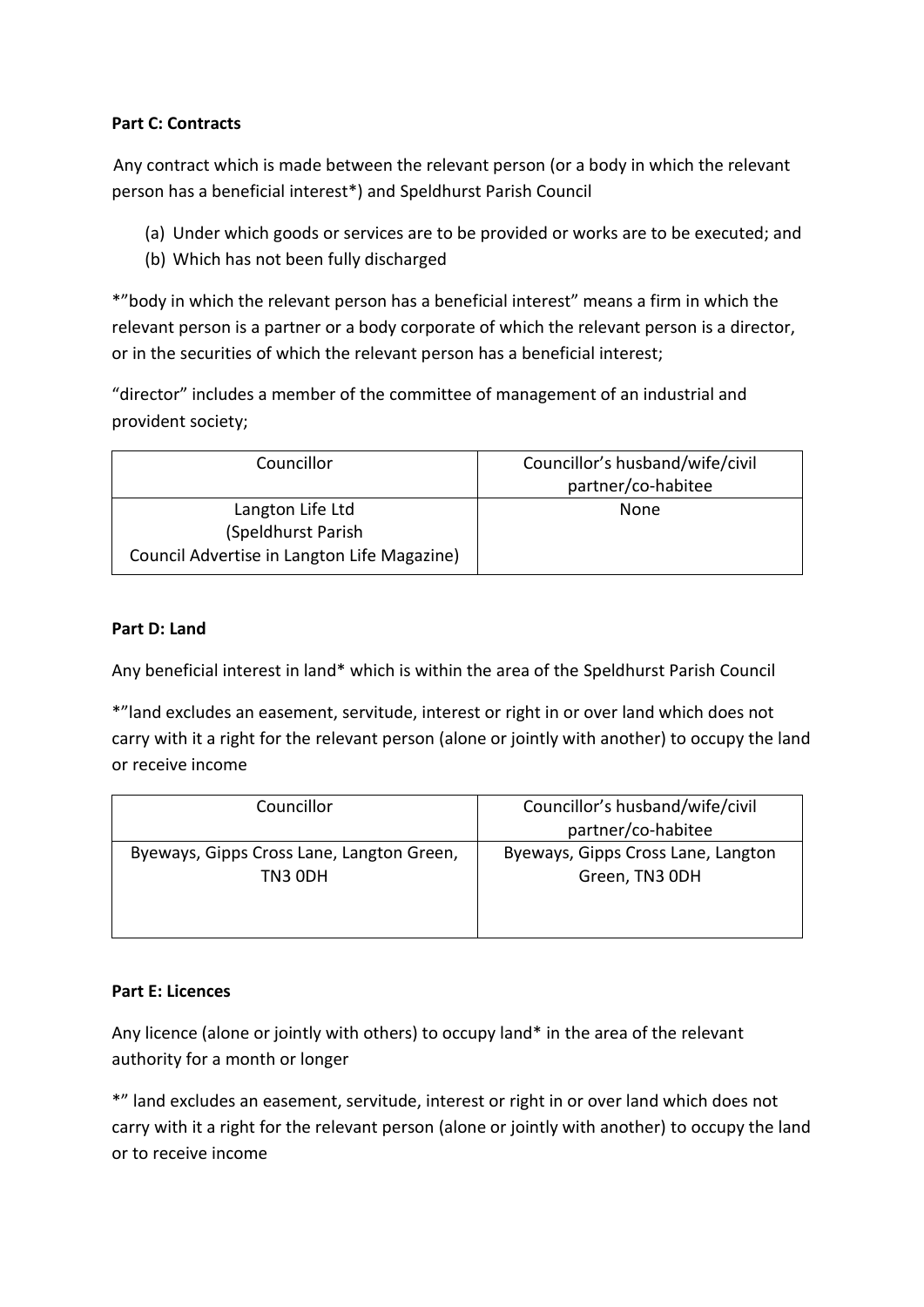| Councillor | Councillor's husband/wife/civil<br>partner/co-habitee |
|------------|-------------------------------------------------------|
| None       | None                                                  |

### **Part F: Corporate Tenancies**

Any tenancy where-

- (a) The landlord is Speldhurst Parish Council and
- (b) The tenant is a body in which the relevant person has a beneficial interest

\*"body in which the relevant person has a beneficial interest" means a firm in which the relevant person is a partner or a body corporate of which the relevant person is a director, or in the securities of which the relevant person has a beneficial interest.

"director" includes a member of the committee of management of an industrial and provident society

"securities" means shares, debentures, debenture stock, loan stock, bonds, units of a collective investment scheme within the meaning of the Financial Services and Markets Act 2000 and other securities of any description, other than money deposited with a building society

| Councillor | Councillor's husband/wife/civil<br>partner/co-habitee |
|------------|-------------------------------------------------------|
| None       | None                                                  |

## **Part G: Securities**

Any beneficial interest in securities\* of a body where –

(a) That body has a place of business or land in the area of Speldhurst Parish Council and

(b) Either –

(1) The total nominal value of the securities exceeds £25,000 (face value) or one hundredth (1/100<sup>th</sup>) of the total issued share capital of that body; or

(2) If the share capital of that body is more than one class, the total nominal value of the shares of any one class in which the relevant person has a beneficial interest exceeds one hundredth of the total issued share capital of that class